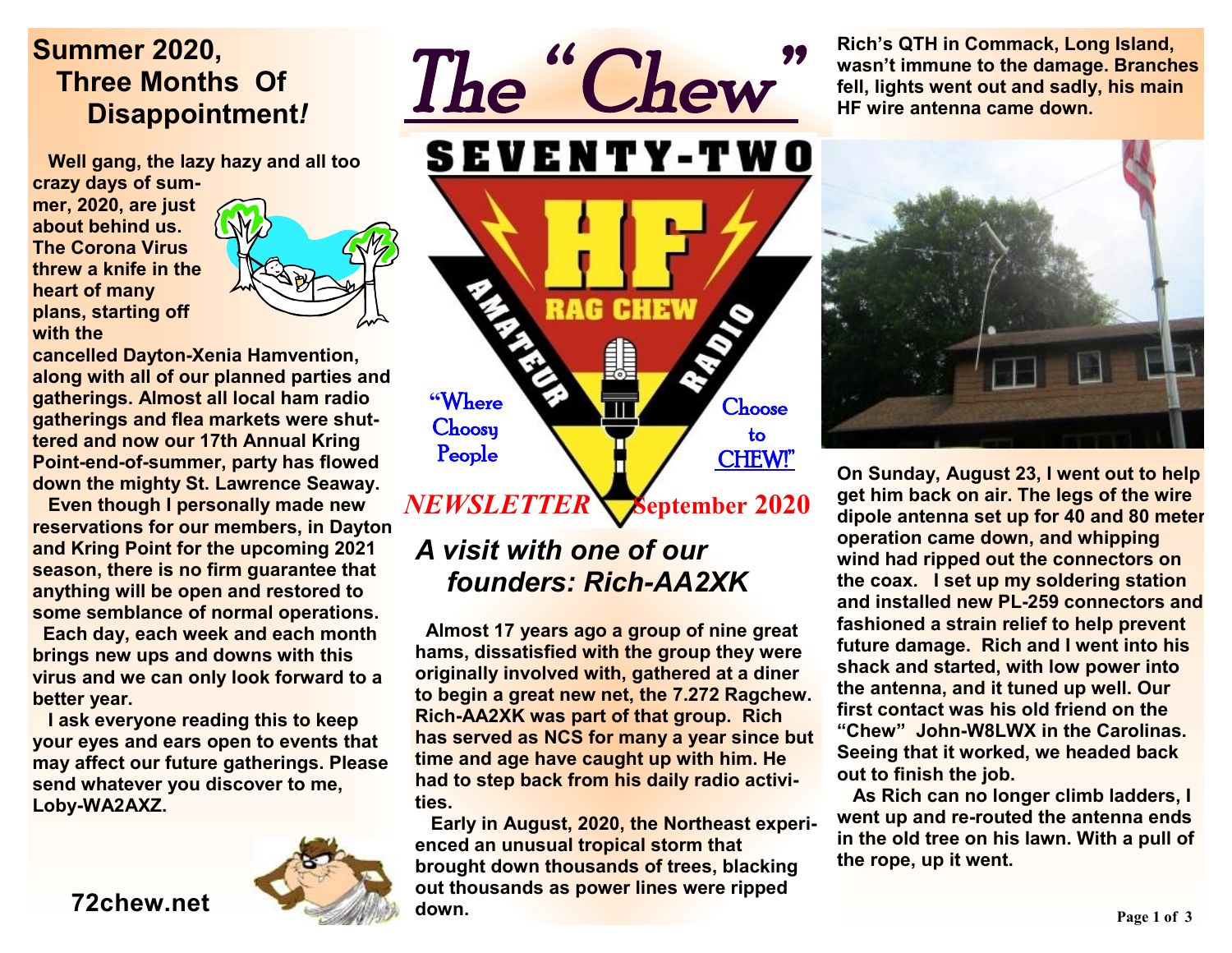#### *AA2XK Continued:*

 **I am happy to say that Rich was smiling from ear to ear at the fact that he was able to get back on air to speak with his friends. Enjoy my friend!** *Loby-WA2AXZ*



## **Who invented the Superheterodine ?**

**<https://antiqueradios.com/superhet/>** *Written by Alan Douglas* 

 **Bill-KB1PKS sends along this interesting link to a great historical story of Armstrong, pictured right, and early pioneers in radio. The work of discovery, improving circuitry and, at times, dealing with the** 



 **Grab a cup of coffee, download the article, and enjoy!** 

## *AROOOOOOGA !*

 **Larry-KA9RNQ and his "Tin Lizzie," a Ford Model T, makes the rounds of his neighborhood to the enjoyment of all. This beautifully restored car is** 



**something to behold and drive. With its planetary transmission, a forerunner of modern automatic transmissions, the challenge for the driver was to synchronize his feet, using three pedals, to make the vehicle go forward and reverse. There was also a large lever on the left side which had three positions. Pulled back, the parking brake is applied. In middle, the transmission is in neutral and fully foreword was high gear. By the way, there was no gas pedal to operate. Levers on the steering column caused it to go whatever speed you desired. It is reported that the top speed of these Model T was almost 45 MPH. One achieved that "breakneck" speed as long as they had the wind at their back and were traveling down-**

**hill. I guess Larry has to use a handheld, as the vehicle only runs with a magneto ignition system and used acetylene gas headlights.** *Happy motoring Larry!*

## *A note from your editor …*

 **Our monthly newsletter "THE CHEW", contains information about the activities and participants in the 7.272 Ragchew Net. We rely on contributions of stories and pictures from the members to keep all of us up to date, impart information we can all use and, of course, to raise a smile and a chuckle or two. If you find a new "Taz" photo that can be used for future certificates and QSLs, that too is greatly appreciated. Without you, there is no Chew! Please, e-mail your stories, tech info and photos to Loby at [wa2axz@arrl.net](mailto:wa2axz@arrl.net)**  *Many Thanks!* 

#### *~~~~~~~~~~~~~~~~~~~~~*  Volunteers Wanted*!*   **If you would like to be one of our Net Control Stations on a regular schedule or occasional fill-in, please contact our net scheduler, Ken-W3XAF**

**~~~~~~~~~~~~~~~~~~~~**

Goods and Services: *Need QSLs or Eyeball Cards ???* 



#### **KB3IFH QSL Cards [www.kb3ifh.homestead.com](http://www.kb3ifh.homestead.com)**

 **72chew.net**